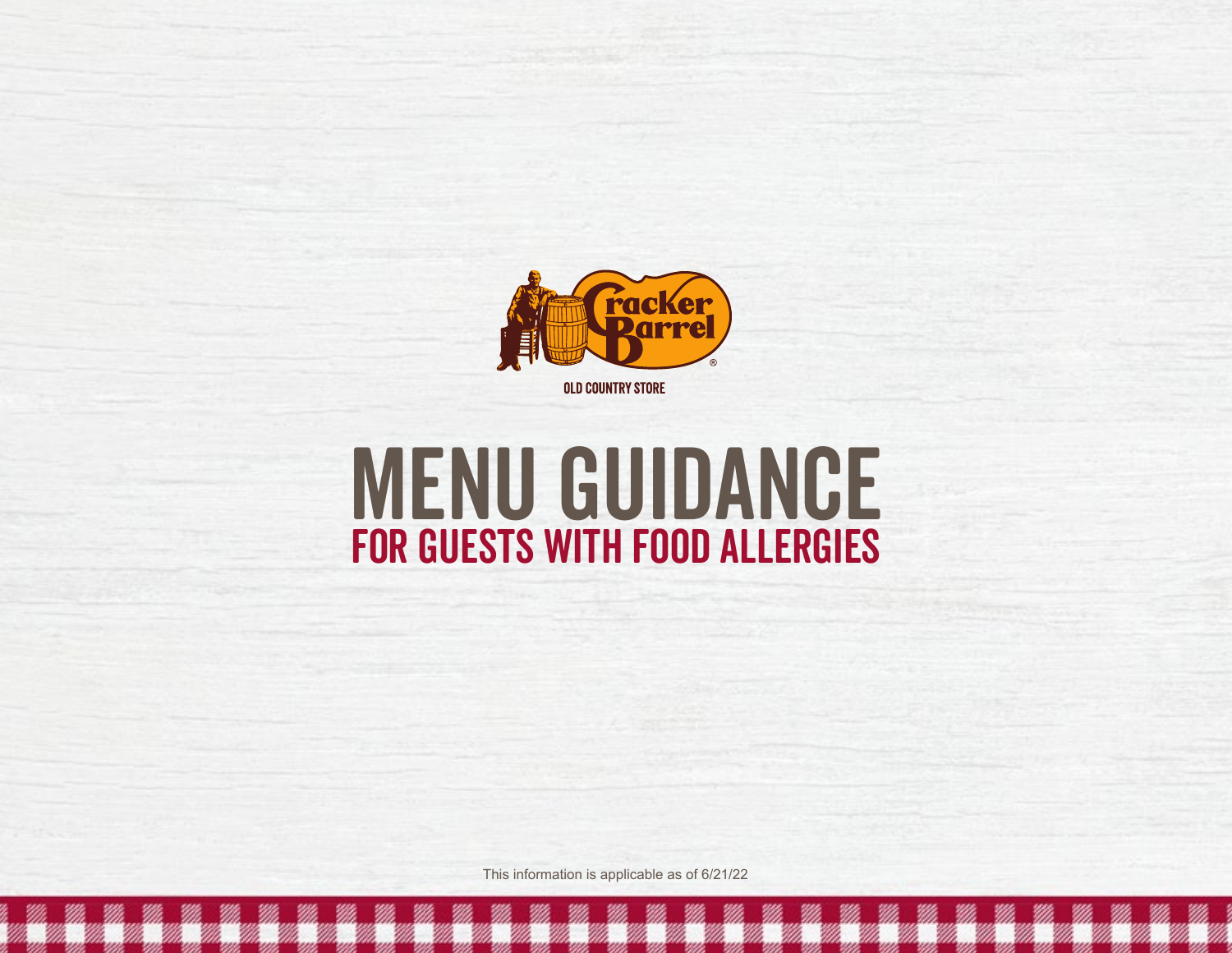## An Important Note to Our Guests

Whether you're craving a traditional breakfast, fresh salad or homestyle favorite, we like to think there's something for everyone at Cracker Barrel Old Country Store®. Knowing that some of our guests may have specific dietary needs, we've crafted a variety of dishes to make sure that everyone at the table can enjoy a delicious meal that's right for them.

The information provided in this guide is based upon ingredient statements provided to us by our suppliers and highlights which menu items are prepared without allergen containing ingredients. Our normal kitchen operations involve shared preparation and cooking areas, including common fryer oil; therefore, cross-contact of all our menu items is possible. We have identified menu items cooked in our fryer or on our grill that may come in contact with ALL allergens and are marked with a "Y." Fried and Grilled items should NOT be consumed if you have a food allergy. We cannot guarantee that the menu items listed are completely free of allergens. Regarding gluten, menu items that do not contain gluten does not necessarily meet the definition of "gluten-free" for those who are highly sensitive. We recommend our guests with food allergies speak with the restaurant manager prior to placing an order, to make the kitchen aware of your needs.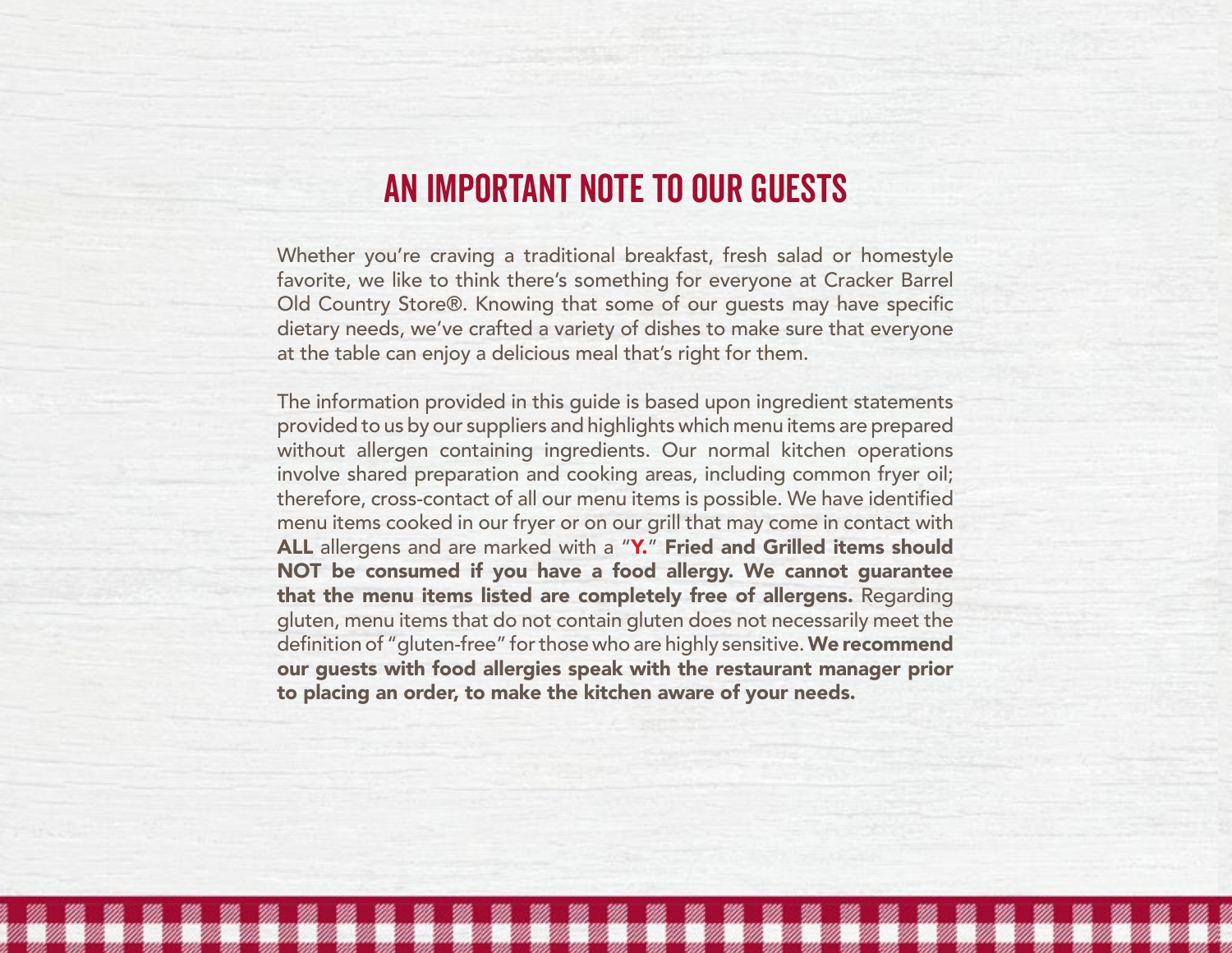|                                 |                | <b>Table of Contents</b>      |                |
|---------------------------------|----------------|-------------------------------|----------------|
| <b>Breakfast</b>                |                | Lunch n' Dinner               |                |
| <b>Cracker Barrel Classics</b>  | $\mathbf{1}$   | <b>Southern Suppers</b>       | 5              |
| Pancakes n' Such                | $\overline{2}$ | Vegetables n' Sides           | 5              |
| <b>Sweet Toppings</b>           | $\overline{2}$ | <b>Premium Sides</b>          | 6              |
| <b>Sunrise Specials</b>         | $\overline{2}$ | <b>Weekday Lunch Features</b> | 6              |
| <b>Barrel Bites</b>             | $\overline{2}$ | <b>Country Salads</b>         | 6              |
| <b>Breakfast Sides</b>          | 3              | Sandwich n' Burger Platters   | 6              |
| Kid's Breakfast                 | 3              | <b>Salad Dressings</b>        | $\overline{7}$ |
|                                 |                | <b>Hot Soups</b>              | $\overline{7}$ |
| Lunch n' Dinner                 |                | Kid's Lunch/Dinner Menu       | $\overline{7}$ |
| <b>Daily Dinner Features</b>    | $\overline{4}$ | <b>Beverages</b>              | 8              |
| <b>Barrel Bites</b>             | $\overline{4}$ | <b>Desserts</b>               | 8              |
| <b>Cracker Barrel Favorites</b> | $\overline{4}$ |                               |                |
| <b>Signature Fried Chicken</b>  | $\overline{4}$ |                               |                |
| <b>Home Cooked Classics</b>     | 5              |                               |                |

"Sunday Homestyle Chicken" and "Cracker Barrel Old Country Store," name and logo are service marks/trademarks of CBOCS Properties, Inc. ©2022 CBOCS Properties, Inc. The Coca-Cola® trademark is being used with the permission of the Coca-Cola Company.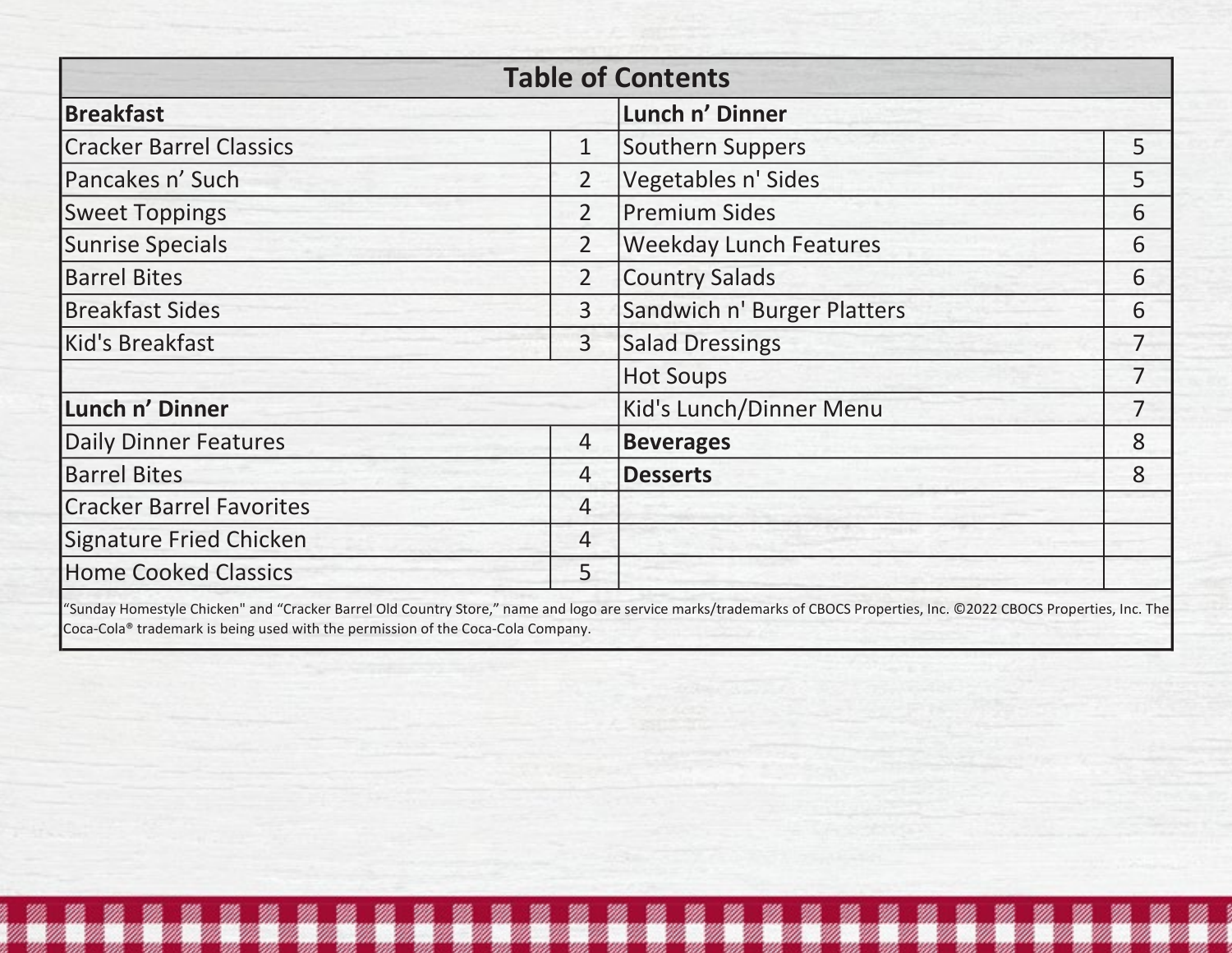|                                                                            | <b>Breakfast Menu</b>       |              |     |   |                |                         |          |                                                                     |   |   |
|----------------------------------------------------------------------------|-----------------------------|--------------|-----|---|----------------|-------------------------|----------|---------------------------------------------------------------------|---|---|
| Y - potential risk of cross-contact to all allergens due to cooking method | Preparation                 |              |     |   |                | <b>Common Allergies</b> |          |                                                                     |   |   |
| X - Menu item contains specific allergen                                   | Fried (Soybean Oil) Grilled |              | Egg |   |                |                         |          | Fish   Milk   Peanut   Shellfish   Soy   Tree Nuts   Wheat   Gluten |   |   |
| <b>Cracker Barrel Classics</b>                                             |                             |              |     |   |                |                         |          |                                                                     |   |   |
| Two Farm Fresh Eggs                                                        |                             | $\mathbf v$  | X   |   |                |                         | $\chi$   |                                                                     |   |   |
| Egg Whites                                                                 |                             | $\mathbf v$  | X   |   |                |                         | X        |                                                                     |   |   |
| <b>Buttermilk Biscuits</b>                                                 |                             |              |     |   | X              |                         | X        |                                                                     | X | X |
| Sawmill Gravy                                                              |                             |              |     |   | $\sf X$        |                         | X        |                                                                     | X | X |
| <b>Butter Cups</b>                                                         |                             |              |     |   | X              |                         |          |                                                                     |   |   |
| <b>Meats</b>                                                               |                             |              |     |   |                |                         |          |                                                                     |   |   |
| <b>Thick-sliced Bacon</b>                                                  |                             | $\mathbf v$  |     |   |                |                         |          |                                                                     |   |   |
| <b>Smoked Sausage Patties</b>                                              |                             | $\mathbf{v}$ |     |   |                |                         |          |                                                                     |   |   |
| Country Ham                                                                |                             | $\mathbf{v}$ |     |   |                |                         |          |                                                                     |   |   |
| Sugar Cured Ham                                                            |                             | $\mathbf v$  |     |   |                |                         | X        |                                                                     |   |   |
| <b>Premium Meats</b>                                                       |                             |              |     |   |                |                         |          |                                                                     |   |   |
| Country Fried Steak (plain)*                                               | Y                           |              | X   |   | X              |                         |          |                                                                     | X | X |
| *with Sawmill Gravy                                                        |                             |              |     |   | X              |                         | X        |                                                                     | X | X |
| Fried Sunday Homestyle Chicken® (plain)*                                   | Y                           |              | X   |   | X              |                         | X        |                                                                     | X | X |
| *with Sawmill Gravy                                                        |                             |              |     |   | X              |                         | X        |                                                                     | X | X |
| <b>Grilled Chicken Tenders</b>                                             |                             | $\mathbf v$  |     |   |                |                         | X        |                                                                     |   |   |
| Hamburger Steak (seasoned with garlic butter)                              |                             | $\mathbf{v}$ |     |   | $\overline{X}$ |                         | X        |                                                                     | X | X |
| Sirloin Steak (seasoned with garlic butter)                                |                             | $\mathbf{v}$ |     |   | X              |                         | X        |                                                                     | X | X |
| Spicy Chicken Sausage                                                      |                             | $\mathbf{v}$ |     |   |                |                         |          |                                                                     |   |   |
| Impossible™ Sausage Made From Plants                                       |                             | $\mathbf{v}$ |     |   |                |                         | X        |                                                                     |   |   |
| Country Ham                                                                |                             | $\mathbf{v}$ |     |   |                |                         |          |                                                                     |   |   |
| Sugar Cured Ham                                                            |                             | $\mathbf{v}$ |     |   |                |                         | $\times$ |                                                                     |   |   |
| U.S. Catfish Fillet (grilled)                                              |                             | $\mathbf v$  |     | X |                |                         | X        |                                                                     |   |   |
| U.S. Catfish Fillet (fried)                                                | Y                           |              |     | X |                |                         |          |                                                                     |   |   |

Page 1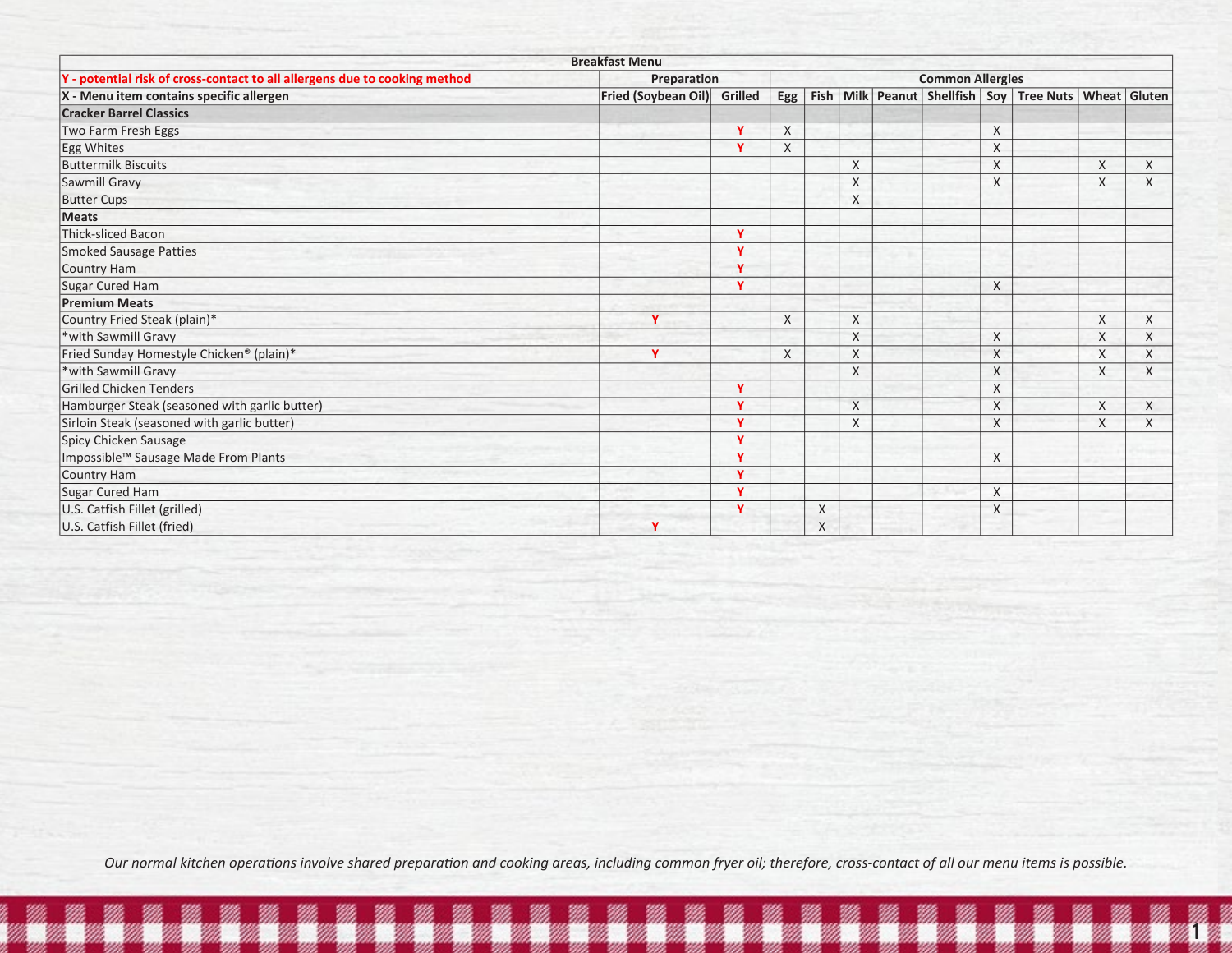| Pancakes n' Such (does not include butter, syrup, fruit topping) |   |             |          |          |          |   |          |   |
|------------------------------------------------------------------|---|-------------|----------|----------|----------|---|----------|---|
| <b>Buttermilk Pancakes</b>                                       |   | v           | $\times$ | $\times$ | X        |   | X        | X |
| Pecan Pancakes with pecans                                       |   | $\mathbf v$ | X        | $\times$ | X        | X | X        | X |
| Wild Maine Blueberry Pancakes                                    |   | $\mathbf v$ | X        | X        | X        |   | X        | X |
| <b>French Toast</b>                                              |   | $\mathbf v$ | X        |          | X        |   | X        | X |
| <b>Stuffed Cheesecake Pancakes</b>                               |   | Ÿ           | X        | $\times$ | $\chi$   |   | X        | X |
| <b>Sweet Toppings</b>                                            |   |             |          |          |          |   |          |   |
| 100% Pure Natural Syrup                                          |   |             |          |          |          |   |          |   |
| Strawberry Syrup                                                 |   |             |          |          |          |   |          |   |
| Our Blueberry Syrup                                              |   |             |          |          |          |   |          |   |
| Sugar-Free Syrup                                                 |   |             |          |          |          |   |          |   |
| Low-Sugar Fruit Spread                                           |   |             |          |          |          |   |          |   |
| Country Peach (Warm Fruit & Whipped Topping)                     |   |             |          | X        | X        |   |          |   |
| Cinnamon Spiced Apple (Warm Fruit & Whipped Topping)             |   |             |          | X        | X        |   |          |   |
| <b>Sunrise Specials</b>                                          |   |             |          |          |          |   |          |   |
| Egg Sandwich (with Sourdough Bread and Duke's Mayonnaise)        |   | Y           | $\times$ |          | X        |   | X        | X |
| Biscuit Breakfast (see menu items for allergen information)      |   | v           |          |          |          |   |          |   |
| Biscuits n' Gravy                                                |   |             |          | X        | $\times$ |   | X        | X |
| <b>Barrel Bites</b>                                              |   |             |          |          |          |   |          |   |
| <b>Biscuit Beignets</b>                                          | Y |             |          | X        |          |   | X        | X |
| *with Butter Pecan Syrup                                         |   |             |          | X        | X        |   |          |   |
| Loaded Hashbrown Casserole Tots                                  | v |             |          | X        | X        |   | $\times$ |   |
| *with Buttermilk Ranch                                           |   |             | X        | X        |          |   |          |   |

Page 2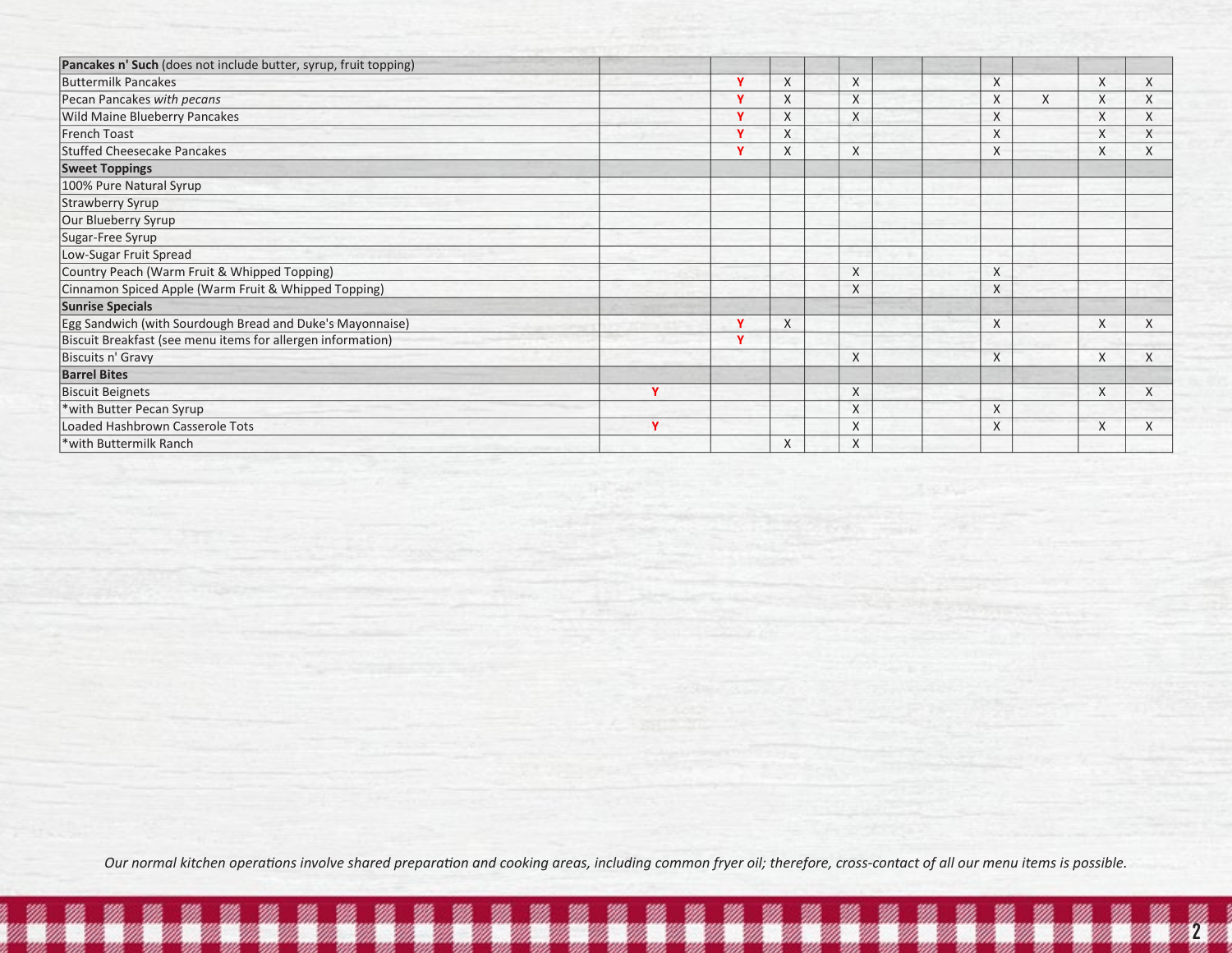| Y - potential risk of cross-contact to all allergens due to cooking method | Preparation                 |              |     |  |         |  |  | <b>Common Allergies</b> |                                                    |                     |              |  |  |  |
|----------------------------------------------------------------------------|-----------------------------|--------------|-----|--|---------|--|--|-------------------------|----------------------------------------------------|---------------------|--------------|--|--|--|
| X - Menu item contains specific allergen                                   | Fried (Soybean Oil) Grilled |              | Egg |  |         |  |  |                         | Fish   Milk   Peanut   Shellfish   Soy   Tree Nuts | <b>Wheat Gluten</b> |              |  |  |  |
| <b>Breakfast Sides</b>                                                     |                             |              |     |  |         |  |  |                         |                                                    |                     |              |  |  |  |
| <b>Breakfast Sides</b>                                                     |                             |              |     |  |         |  |  |                         |                                                    |                     |              |  |  |  |
| <b>Hashbrown Casserole</b>                                                 |                             |              |     |  | $\sf X$ |  |  | $\times$                |                                                    | X                   | $\times$     |  |  |  |
| <b>Fried Apples</b>                                                        |                             |              |     |  |         |  |  |                         |                                                    |                     |              |  |  |  |
| <b>Tomato Slices</b>                                                       |                             |              |     |  |         |  |  |                         |                                                    |                     |              |  |  |  |
| <b>Coarse Ground Grits</b>                                                 |                             |              |     |  |         |  |  | X                       |                                                    |                     |              |  |  |  |
| <b>Premium Sides</b>                                                       |                             |              |     |  |         |  |  |                         |                                                    |                     |              |  |  |  |
| <b>Fresh Seasonal Fruit</b>                                                |                             |              |     |  |         |  |  |                         |                                                    |                     |              |  |  |  |
| Two Buttermilk Pancakes with whipped butter                                |                             | $\mathbf v$  | X   |  | X       |  |  | X                       |                                                    | X                   | X            |  |  |  |
| <b>Hashbrown Casserole Tots</b>                                            | Y                           |              |     |  | $\chi$  |  |  | $\times$                |                                                    | X                   | X            |  |  |  |
| Loaded Hashbrown Casserole                                                 |                             | v            |     |  | X       |  |  | X                       |                                                    | X                   | X            |  |  |  |
| <b>Meats</b>                                                               |                             |              |     |  |         |  |  |                         |                                                    |                     |              |  |  |  |
| Thick-sliced Bacon                                                         |                             | Y            |     |  |         |  |  |                         |                                                    |                     |              |  |  |  |
| <b>Smoked Sausage Patties</b>                                              |                             | v            |     |  |         |  |  |                         |                                                    |                     |              |  |  |  |
| Spicy Chicken Sausage                                                      |                             | v            |     |  |         |  |  |                         |                                                    |                     |              |  |  |  |
| Impossible™ Sausage Made From Plants                                       |                             | $\checkmark$ |     |  |         |  |  | $\times$                |                                                    |                     |              |  |  |  |
| Sugar Cured Ham                                                            |                             | v            |     |  |         |  |  | $\times$                |                                                    |                     |              |  |  |  |
| <b>Country Ham</b>                                                         |                             | $\mathbf v$  |     |  |         |  |  |                         |                                                    |                     |              |  |  |  |
| <b>Miscellaneous</b>                                                       |                             |              |     |  |         |  |  |                         |                                                    |                     |              |  |  |  |
| <b>Multigrain Toast</b>                                                    |                             |              |     |  |         |  |  |                         |                                                    | $\times$            | $\mathsf{X}$ |  |  |  |
| <b>Kid's Breakfast Menu</b>                                                |                             |              |     |  |         |  |  |                         |                                                    |                     |              |  |  |  |
| Mini Confetti Pancakes (without butter)                                    |                             | v            | X   |  | X       |  |  | X                       |                                                    | X                   | X            |  |  |  |
| Mini Buttermilk Pancakes (without butter)                                  |                             | v            | X   |  | X       |  |  | X                       |                                                    | X                   | X            |  |  |  |
| Egg n' Biscuit                                                             |                             | v            | X   |  | X       |  |  | X                       |                                                    | X                   | X            |  |  |  |
| Biscuit Breakfast Sandwich (see menu items for allergen information)       |                             |              |     |  |         |  |  |                         |                                                    |                     |              |  |  |  |
| <b>Hashbrown Casserole</b>                                                 |                             |              |     |  | X       |  |  | X                       |                                                    | X                   | X            |  |  |  |
| Kid's Milk Straw                                                           |                             |              |     |  |         |  |  |                         |                                                    |                     |              |  |  |  |

Page 3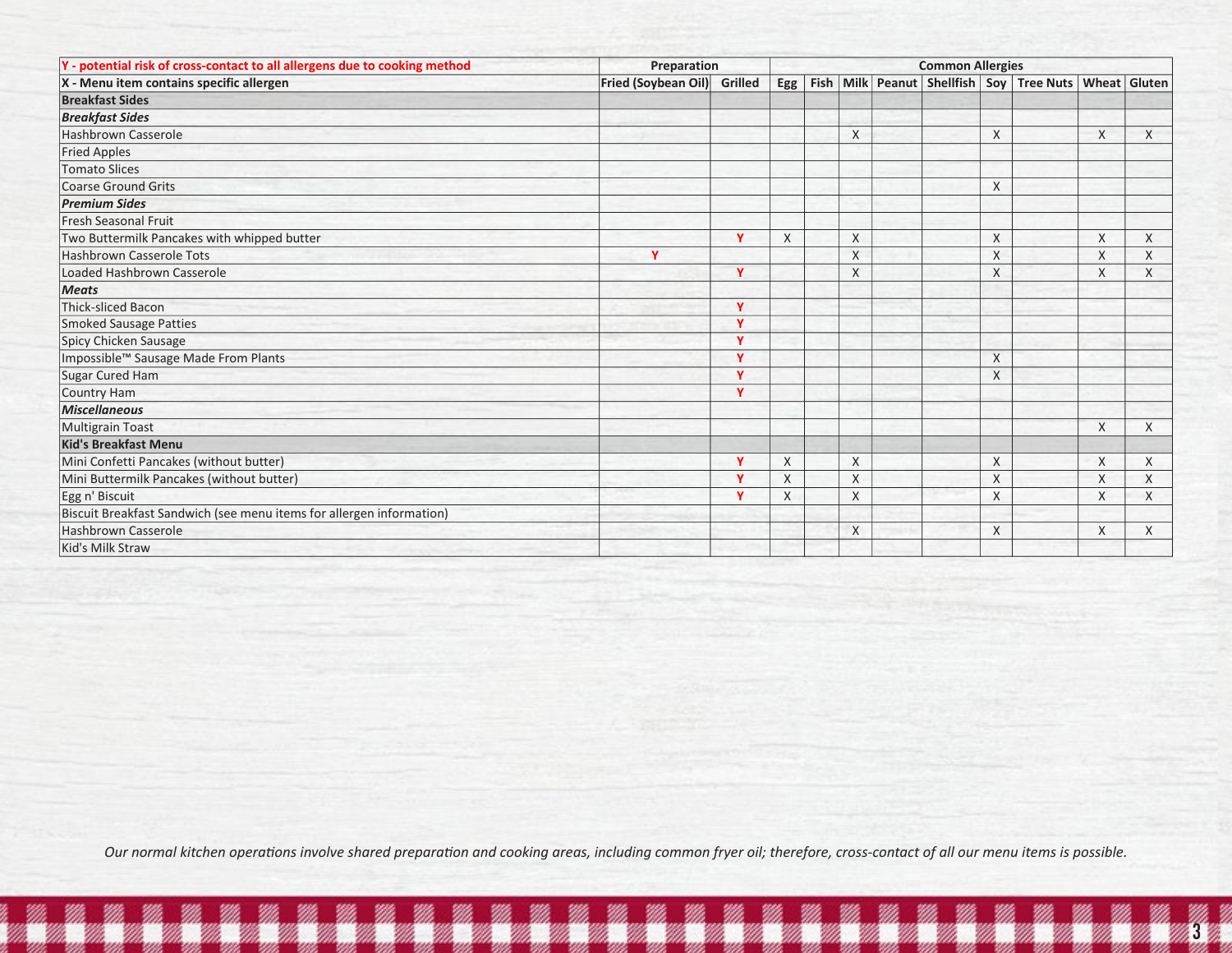|                                                                                 | <b>Lunch/Dinner Menu</b> |             |              |   |             |                         |              |                                                                           |          |              |
|---------------------------------------------------------------------------------|--------------------------|-------------|--------------|---|-------------|-------------------------|--------------|---------------------------------------------------------------------------|----------|--------------|
| Y - potential risk of cross-contact to all allergens due to cooking method      | Preparation              |             |              |   |             | <b>Common Allergies</b> |              |                                                                           |          |              |
| X - Menu item contains specific allergen                                        | Fried (Soybean Oil)      | Grilled     |              |   |             |                         |              | Egg   Fish   Milk   Peanut   Shellfish   Soy   Tree Nuts   Wheat   Gluten |          |              |
| <b>Daily Dinner Features</b>                                                    |                          |             |              |   |             |                         |              |                                                                           |          |              |
| Monday Chicken n' Dumplins                                                      |                          |             |              |   | X           |                         | X            |                                                                           | X        | X            |
| <b>Tuesday Meatloaf</b>                                                         |                          |             | $\times$     |   |             |                         | $\times$     |                                                                           | $\sf X$  | X            |
| Wednesday Broccoli Cheddar Chicken                                              |                          |             |              |   | $\times$    |                         | $\times$     |                                                                           | $\times$ | $\mathsf{X}$ |
| Thursday Turkey n' Dressing (includes turkey and gravy plus cornbread dressing) |                          |             | X            |   | $\mathsf X$ |                         | $\sf X$      |                                                                           | X        | X            |
| Friday Fish Fry                                                                 | Y                        |             |              | X |             |                         | $\mathsf X$  |                                                                           | X        | $\times$     |
| <b>Saturday Fried Pork Chops</b>                                                | Y                        |             |              |   | X           |                         | $\mathsf{X}$ |                                                                           | X        | X            |
| Sunday Pot Roast Supper                                                         |                          |             |              |   | X           |                         | $\times$     |                                                                           | $\times$ | X            |
| <b>Barrel Bites</b>                                                             |                          |             |              |   |             |                         |              |                                                                           |          |              |
| <b>Biscuit Beignets</b>                                                         | Y                        |             |              |   | $\times$    |                         |              |                                                                           | X        | X            |
| *with Butter Pecan Syrup                                                        |                          |             |              |   | X           |                         | X            |                                                                           |          |              |
| Loaded Hashbrown Casserole Tots                                                 | Y                        |             |              |   | X           |                         | X            |                                                                           | X        | X            |
| *with Buttermilk Ranch                                                          |                          |             | X            |   | $\times$    |                         |              |                                                                           |          |              |
| <b>Cracker Barrel Favorites</b>                                                 |                          |             |              |   |             |                         |              |                                                                           |          |              |
| Country Fried Steak (plain)                                                     | Ÿ                        |             | $\times$     |   | $\times$    |                         |              |                                                                           | $\times$ | X            |
| *with Sawmill Gravy                                                             |                          |             |              |   | $\sf X$     |                         | X            |                                                                           | $\times$ | X            |
| Meatloaf                                                                        |                          |             | $\chi$       |   |             |                         | $\mathsf{X}$ |                                                                           | $\times$ | X            |
| <b>Roast Beef</b>                                                               |                          |             |              |   |             |                         | $\times$     |                                                                           | $\times$ | X            |
| Chicken n' Dumplins                                                             |                          |             |              |   | $\times$    |                         | X            |                                                                           | X        | X            |
| Chicken Fried Chicken (Homestyle Chicken with Sawmill Gravy)                    | Y                        |             | $\times$     |   | $\times$    |                         | X            |                                                                           | $\times$ | X            |
| <b>Grilled Chicken Tenders</b>                                                  |                          | Y           |              |   |             |                         | X            |                                                                           |          |              |
| Hand-breaded Chicken Tenders (choice of dipping sauce below)                    | Y                        |             | $\times$     |   | $\times$    |                         | X            |                                                                           | X        | X            |
| Dill Pickle Ranch                                                               |                          |             | $\times$     |   | X           |                         |              |                                                                           |          |              |
| <b>Honey Mustard</b>                                                            |                          |             | $\mathsf{X}$ |   |             |                         |              |                                                                           |          |              |
| <b>BBQ</b> Sauce                                                                |                          |             |              |   |             |                         | X            |                                                                           |          |              |
| <b>Sugar Cured Ham</b>                                                          |                          | Y           |              |   |             |                         | X            |                                                                           |          |              |
| <b>Country Ham</b>                                                              |                          | $\mathbf v$ |              |   |             |                         |              |                                                                           |          |              |
| U.S. Farm-raised Catfish (grilled)                                              |                          | $\mathbf v$ |              | X |             |                         | X            |                                                                           |          |              |
| U.S. Farm-raised Catfish (fried)                                                | Y                        |             |              | X |             |                         |              |                                                                           |          |              |
| Cracker Barrel Sampler (see menu item choices for allergen information)         |                          |             |              |   |             |                         |              |                                                                           |          |              |
| <b>Signature Fried Chicken</b>                                                  |                          |             |              |   |             |                         |              |                                                                           |          |              |
| Southern Fried Chicken                                                          | γ                        |             |              |   |             |                         |              |                                                                           | X        | X            |
| Sunday Homestyle Chicken®                                                       | Ÿ                        |             | X            |   | X           |                         | X            |                                                                           | $\times$ | X            |
| Sweet n' Smoky Glazed Tenders (with maple bacon glaze)                          | Y                        |             | X            |   | X           |                         | X            |                                                                           | X        | X            |
| *with Ranch Dipping Sauce                                                       |                          |             | X            |   | X           |                         |              |                                                                           |          |              |

Page 4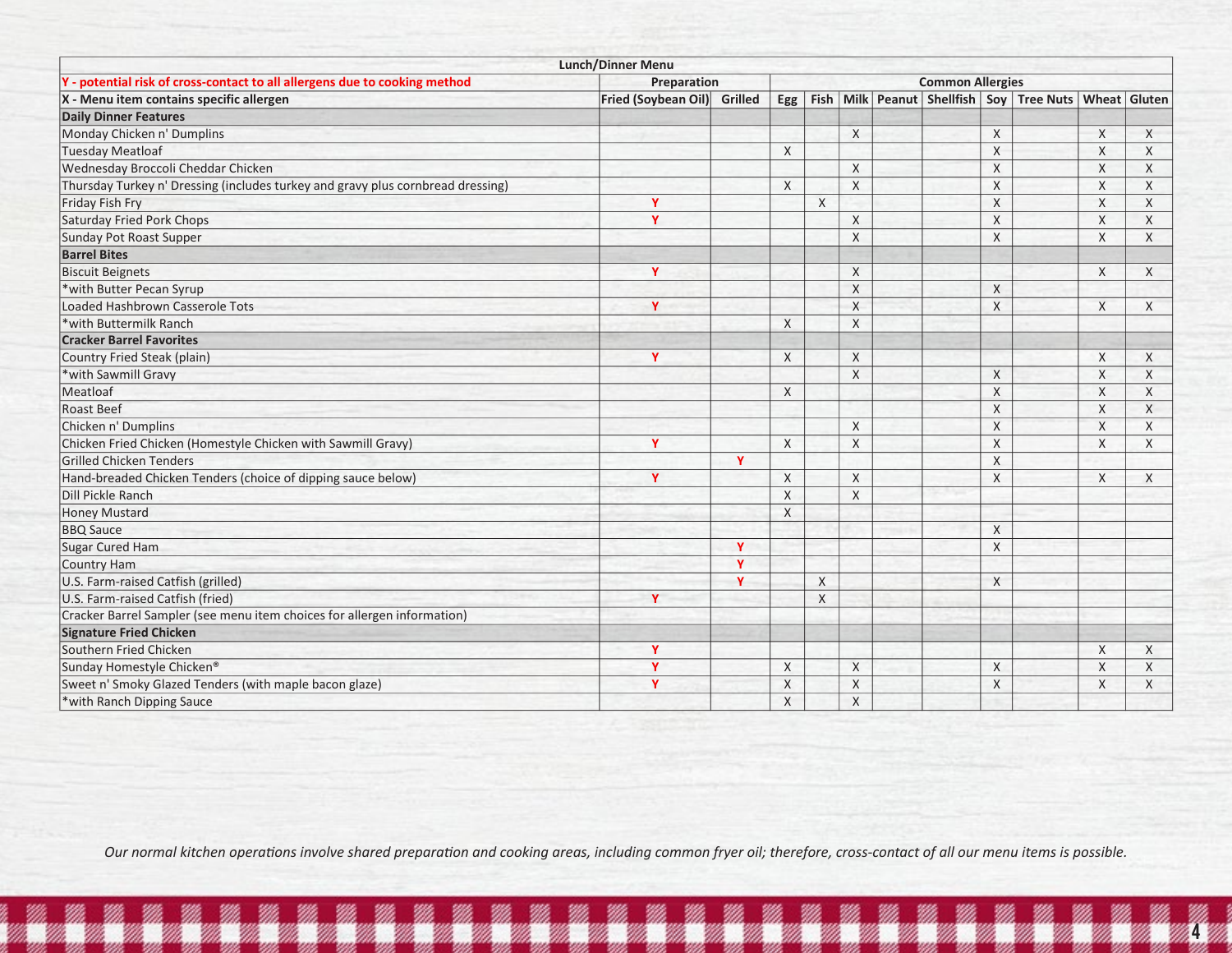| Y - potential risk of cross-contact to all allergens due to cooking method | Preparation                 |              |              |              | <b>Common Allergies</b> |   |              |                                                                           |              |              |
|----------------------------------------------------------------------------|-----------------------------|--------------|--------------|--------------|-------------------------|---|--------------|---------------------------------------------------------------------------|--------------|--------------|
| X - Menu item contains specific allergen                                   | Fried (Soybean Oil) Grilled |              |              |              |                         |   |              | Egg   Fish   Milk   Peanut   Shellfish   Soy   Tree Nuts   Wheat   Gluten |              |              |
| <b>Home Cooked Classics</b>                                                |                             |              |              |              |                         |   |              |                                                                           |              |              |
| Monday Maple Bacon Grilled Chicken                                         |                             | v            | X            |              | X                       |   | X            |                                                                           |              |              |
| Hamburger Steak (seasoned with garlic butter)                              |                             | Y            |              |              | $\sf X$                 |   | $\times$     |                                                                           | $\times$     | $\times$     |
| Hamburger Steak: Smothered with Onions and Roast Beef Gravy                |                             | $\mathbf{v}$ |              |              | $\sf X$                 |   | $\times$     |                                                                           | $\times$     | X            |
| Chicken Pot Pie                                                            |                             |              | $\mathsf{X}$ |              | $\sf X$                 |   | $\times$     |                                                                           | $\times$     | $\times$     |
| U.S. Farm-raised Catfish (grilled)                                         |                             | Y            |              | $\mathsf{X}$ |                         |   | $\mathsf{X}$ |                                                                           |              |              |
| U.S. Farm-raised Catfish (fried)                                           | Y                           |              |              | X            |                         |   |              |                                                                           |              |              |
| Country Vegetable Plate (see Vegetables n' Sides)                          |                             |              |              |              |                         |   |              |                                                                           |              |              |
| <b>Southern Suppers</b>                                                    |                             |              |              |              |                         |   |              |                                                                           |              |              |
| Grilled Sirloin Steak (seasoned with garlic butter)                        |                             | Y            |              |              | X                       |   | X            |                                                                           | X            | $\times$     |
| Lemon Pepper Grilled Rainbow Trout                                         |                             | Ÿ            |              | X            |                         |   | $\times$     |                                                                           |              |              |
| Country Fried Shrimp (with hushpuppies and tartar sauce)                   | Ÿ                           |              | X            | X            | $\chi$                  | X | X            |                                                                           | $\times$     | X            |
| <b>Bowl of Pinto Beans</b>                                                 |                             |              |              |              |                         |   |              |                                                                           |              |              |
| Bowl of Turnip Greens (egg wedge garnish with greens)                      |                             |              | X            |              |                         |   |              |                                                                           |              |              |
| Beans n' Greens (egg wedge garnish with greens)                            |                             |              | $\times$     |              |                         |   |              |                                                                           |              |              |
| Vegetables n' Sides                                                        |                             |              |              |              |                         |   |              |                                                                           |              |              |
| <b>Bread Choice</b>                                                        |                             |              |              |              |                         |   |              |                                                                           |              |              |
| <b>Buttermilk Biscuits</b>                                                 |                             |              |              |              | X                       |   | X            |                                                                           | X            | X            |
| Corn Muffins                                                               |                             |              | $\mathsf{X}$ |              | $\overline{X}$          |   | $\times$     |                                                                           | $\mathsf{X}$ | $\mathsf{X}$ |
| <b>Country Sides</b>                                                       |                             |              |              |              |                         |   |              |                                                                           |              |              |
| Hashbrown Casserole                                                        |                             |              |              |              | $\sf X$                 |   | $\times$     |                                                                           | $\times$     | X            |
| <b>Mashed Potatoes</b>                                                     |                             |              |              |              | $\times$                |   | $\times$     |                                                                           |              |              |
| <b>Steak Fries</b>                                                         | Y                           |              |              |              |                         |   |              |                                                                           |              |              |
| Macaroni n' Cheese                                                         |                             |              |              |              | X                       |   | X            |                                                                           | X            | $\times$     |
| Dumplins                                                                   |                             |              |              |              | X                       |   | $\times$     |                                                                           | X            | X            |
| <b>Breaded Fried Okra</b>                                                  | Y                           |              |              |              |                         |   |              |                                                                           | X            | X            |
| <b>Sweet Whole Baby Carrots</b>                                            |                             |              |              |              |                         |   | $\times$     |                                                                           |              |              |
| <b>Whole Kernel Corn</b>                                                   |                             |              |              |              |                         |   | $\times$     |                                                                           |              |              |
| Pinto Beans                                                                |                             |              |              |              |                         |   |              |                                                                           |              |              |
| <b>Country Green Beans</b>                                                 |                             |              |              |              |                         |   |              |                                                                           |              |              |
| <b>Fresh Steamed Broccoli</b>                                              |                             |              |              |              |                         |   | $\times$     |                                                                           | $\mathsf{X}$ | $\times$     |
| <b>Turnip Greens</b>                                                       |                             |              |              |              |                         |   |              |                                                                           |              |              |
| Cole Slaw                                                                  |                             |              | X            |              |                         |   | X            |                                                                           |              |              |
| <b>Fried Apples</b>                                                        |                             |              |              |              |                         |   |              |                                                                           |              |              |
| Sweet Potato Casserole contains pecans                                     |                             |              |              |              | X                       |   | X            | X                                                                         |              |              |
| Coarse Ground Grits                                                        |                             |              |              |              |                         |   | $\mathsf{X}$ |                                                                           |              |              |

Page 5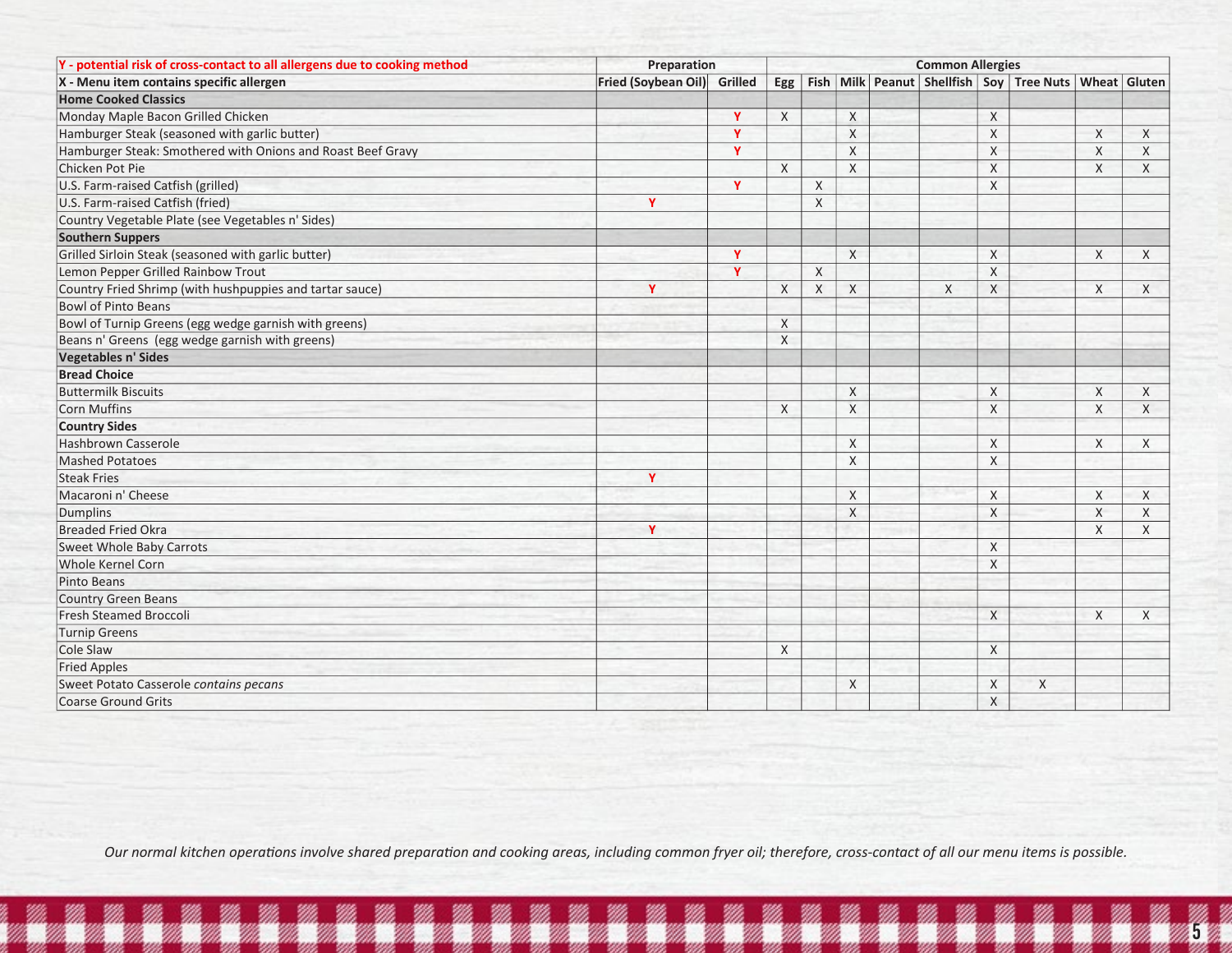| Y - potential risk of cross-contact to all allergens due to cooking method | Preparation<br><b>Common Allergies</b> |                         |                |             |                         |  |  |          |                                                  |   |         |  |  |
|----------------------------------------------------------------------------|----------------------------------------|-------------------------|----------------|-------------|-------------------------|--|--|----------|--------------------------------------------------|---|---------|--|--|
| X - Menu item contains specific allergen                                   | Fried (Soybean Oil) Grilled            |                         | Egg            | <b>Fish</b> |                         |  |  |          | Milk Peanut Shellfish Sov Tree Nuts Wheat Gluten |   |         |  |  |
| <b>Vegetables n' Sides (continued)</b>                                     |                                        |                         |                |             |                         |  |  |          |                                                  |   |         |  |  |
| <b>Premium Sides</b>                                                       |                                        |                         |                |             |                         |  |  |          |                                                  |   |         |  |  |
| Loaded Baked Sweet Potato contains pecans                                  |                                        |                         |                |             | X                       |  |  | X        | Χ                                                |   |         |  |  |
| <b>Loaded Baked Potato</b>                                                 |                                        |                         |                |             | X                       |  |  |          |                                                  |   |         |  |  |
| <b>Hashbrown Casserole Tots</b>                                            | Y                                      |                         |                |             | X                       |  |  | X        |                                                  | X | X       |  |  |
| Bacon Macaroni n' Cheese                                                   |                                        |                         |                |             | X                       |  |  | X        |                                                  | X | X       |  |  |
| Loaded Hashbrown Casserole                                                 |                                        | $\mathbf v$             |                |             | X                       |  |  | X        |                                                  | X | X       |  |  |
| Two Buttermilk Pancakes with whipped butter                                |                                        | $\mathbf v$             | X              |             | $\overline{\mathsf{X}}$ |  |  | $\times$ |                                                  | X | $\sf X$ |  |  |
| Fresh Seasonal Fruit                                                       |                                        |                         |                |             |                         |  |  |          |                                                  |   |         |  |  |
| <b>Weekday Lunch Features</b>                                              |                                        |                         |                |             |                         |  |  |          |                                                  |   |         |  |  |
| Monday Chicken n' Dumplins                                                 |                                        |                         |                |             | X                       |  |  | X        |                                                  | X | X       |  |  |
| <b>Tuesday Meatloaf</b>                                                    |                                        |                         | X              |             |                         |  |  | X        |                                                  | X | X       |  |  |
| Wednesday Broccoli Cheddar Chicken                                         |                                        |                         |                |             | X                       |  |  | X        |                                                  | X | X       |  |  |
| Thursday Turkey n' Dressing                                                |                                        |                         | X              |             | X                       |  |  | X        |                                                  | X | X       |  |  |
| <b>Monday-Friday Pick 2 Country Combos</b>                                 |                                        |                         |                |             |                         |  |  |          |                                                  |   |         |  |  |
| Country House Salad with Grilled Chicken                                   |                                        | $\overline{\mathbf{v}}$ |                |             |                         |  |  |          |                                                  |   |         |  |  |
| Loaded Baked Potato                                                        |                                        |                         |                |             | X                       |  |  |          |                                                  |   |         |  |  |
| Loaded Baked Sweet Potato contains pecans                                  |                                        |                         |                |             | X                       |  |  | X        | X                                                |   |         |  |  |
| <b>Country Salads</b>                                                      |                                        |                         |                |             |                         |  |  |          |                                                  |   |         |  |  |
| Homestyle Chicken Salad (grilled Smoky Southern Chicken Breast)            |                                        | $\mathbf v$             | X              |             | X                       |  |  | X        |                                                  | X | X       |  |  |
| Homestyle Chicken Salad (Sunday Homestyle Chicken® Breast)                 | Y                                      |                         | X              |             | X                       |  |  | Χ        |                                                  | Χ | X       |  |  |
| <b>Chef Salad</b>                                                          |                                        |                         | X              |             | X                       |  |  | X        |                                                  | X | X       |  |  |
| <b>House Salad</b>                                                         |                                        |                         |                |             | X                       |  |  |          |                                                  | X | X       |  |  |
| <b>Sandwich n' Burger Platters</b>                                         |                                        |                         |                |             |                         |  |  |          |                                                  |   |         |  |  |
| Homestyle Chicken BLT (grilled Smoky Southern Chicken Breast)              |                                        | v                       | X              |             |                         |  |  |          |                                                  | X | X       |  |  |
| Homestyle Chicken BLT (Sunday Homestyle Chicken® Breast)                   | v                                      |                         | $\overline{X}$ |             | X                       |  |  | X        |                                                  | X | X       |  |  |
| The Barrel Cheeseburger                                                    |                                        | v                       | X              |             | X                       |  |  | X        |                                                  | X | X       |  |  |

6

Page 6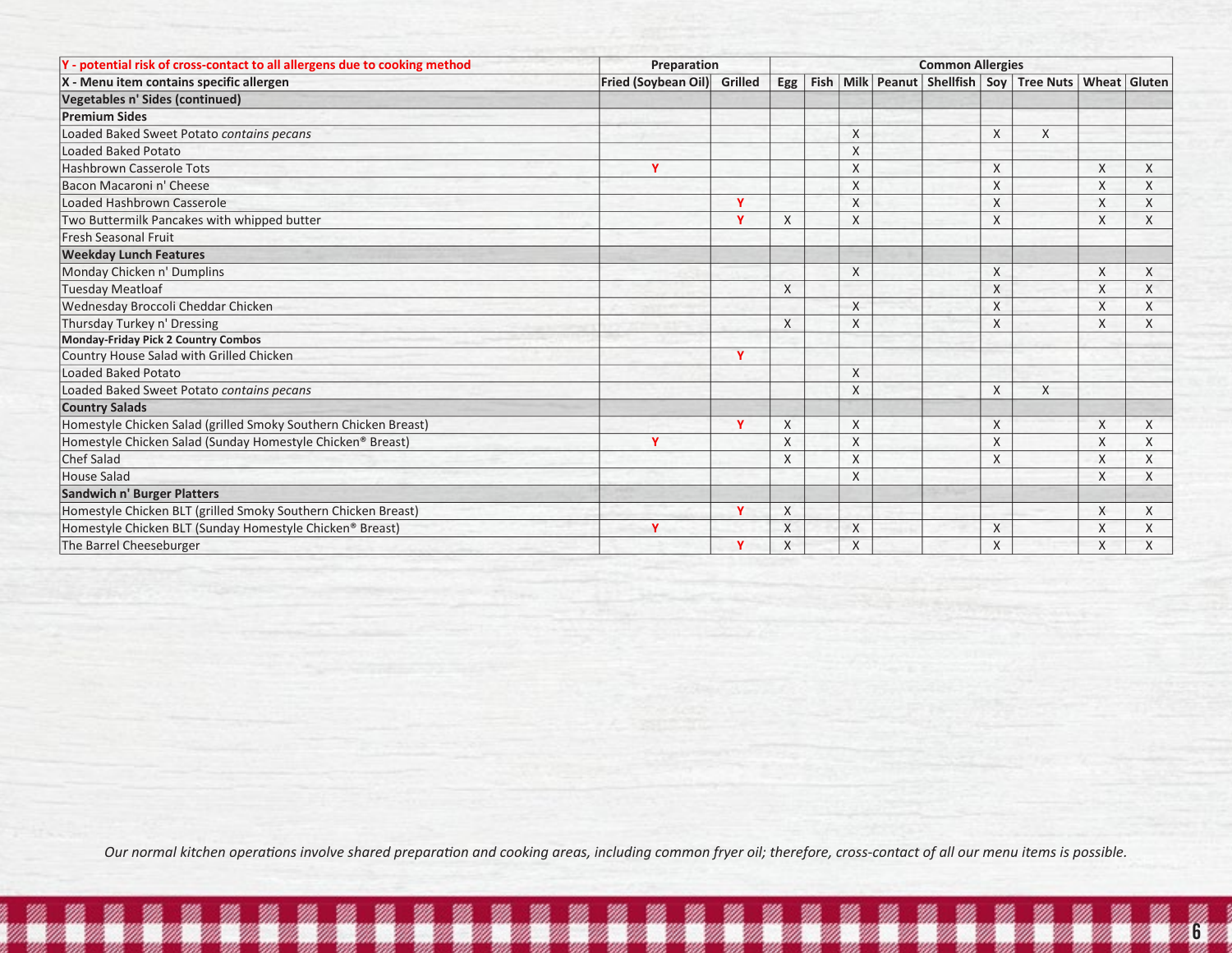| Y - potential risk of cross-contact to all allergens due to cooking method    | Preparation         |              |     |             |          |               |                  | <b>Common Allergies</b> |               |                           |          |
|-------------------------------------------------------------------------------|---------------------|--------------|-----|-------------|----------|---------------|------------------|-------------------------|---------------|---------------------------|----------|
| X - Menu item contains specific allergen                                      | Fried (Soybean Oil) | Grilled      | Egg | <b>Fish</b> | Milk     | <b>Peanut</b> | <b>Shellfish</b> |                         | Sov Tree Nuts | Wheat                     | Gluten   |
| <b>Salad Dressings</b>                                                        |                     |              |     |             |          |               |                  |                         |               |                           |          |
| <b>Balsamic Herb Vinaigrette</b>                                              |                     |              |     |             |          |               |                  |                         |               |                           |          |
| <b>Blue Cheese</b>                                                            |                     |              | X   |             | X        |               |                  |                         |               |                           |          |
| <b>Buttermilk Ranch</b>                                                       |                     |              | X   |             | $\times$ |               |                  |                         |               |                           |          |
| <b>Honey Mustard</b>                                                          |                     |              | X   |             |          |               |                  |                         |               |                           |          |
| Dill Pickle Ranch                                                             |                     |              | X   |             | X        |               |                  |                         |               |                           |          |
| <b>Hot Soups</b>                                                              |                     |              |     |             |          |               |                  |                         |               |                           |          |
| Beef n' Noodle Soup                                                           |                     |              | X   |             | X        |               |                  | X                       |               | $\times$                  | X        |
| Chicken Noodle Soup                                                           |                     |              | X   |             | X        |               |                  | X                       |               | X                         | X        |
| Chili                                                                         |                     |              | X   |             | X        |               |                  | X                       |               | X                         | X        |
| Clam Chowder                                                                  |                     |              |     |             | X        |               | X                | X                       |               | X                         | X        |
| Potato Soup                                                                   |                     |              |     |             | X        |               |                  | X                       |               | X                         | X        |
| <b>Turkey Noodle Soup</b>                                                     |                     |              | X   |             | $\times$ |               |                  | X                       |               | X                         | X        |
| Vegetable Soup                                                                |                     |              |     |             | X        |               |                  | X                       |               | X                         | $\times$ |
| Pot Roast Soup                                                                |                     |              |     |             | X        |               |                  | X                       |               | X                         | X        |
| Kid's Lunch/Dinner Menu                                                       |                     |              |     |             |          |               |                  |                         |               |                           |          |
| Lil' Barrel Cheeseburgers                                                     |                     | v            |     |             | $\times$ |               |                  |                         |               | $\boldsymbol{\mathsf{x}}$ | X        |
| <b>Grilled Cheese Sandwich</b>                                                |                     | $\mathbf{v}$ |     |             | X        |               |                  | X                       |               | $\times$                  | X        |
| <b>Grilled Chicken Tenders</b>                                                |                     | v            |     |             |          |               |                  | X                       |               |                           |          |
| Hand-breaded Fried Chicken Tenders                                            | Y                   |              | X   |             | $\times$ |               |                  | X                       |               | X                         | X        |
| <b>BBQ</b> Sauce                                                              |                     |              |     |             |          |               |                  | X                       |               |                           |          |
| Dill Pickle Ranch                                                             |                     |              | X   |             | $\times$ |               |                  |                         |               |                           |          |
| <b>Honey Mustard Sauce</b>                                                    |                     |              | X   |             |          |               |                  |                         |               |                           |          |
| Macaroni n' Cheese                                                            |                     |              |     |             | $\times$ |               |                  | X                       |               | X                         | X        |
| Country Vegetable Plate (see Vegetables n' Sides)                             |                     |              |     |             |          |               |                  |                         |               |                           |          |
| Crispy Rockin' Shrimp (includes cocktail sauce, hushpuppies, and steak fries) | $\mathbf v$         |              | X   | X           | X        |               | X                | X                       |               | X                         | $\times$ |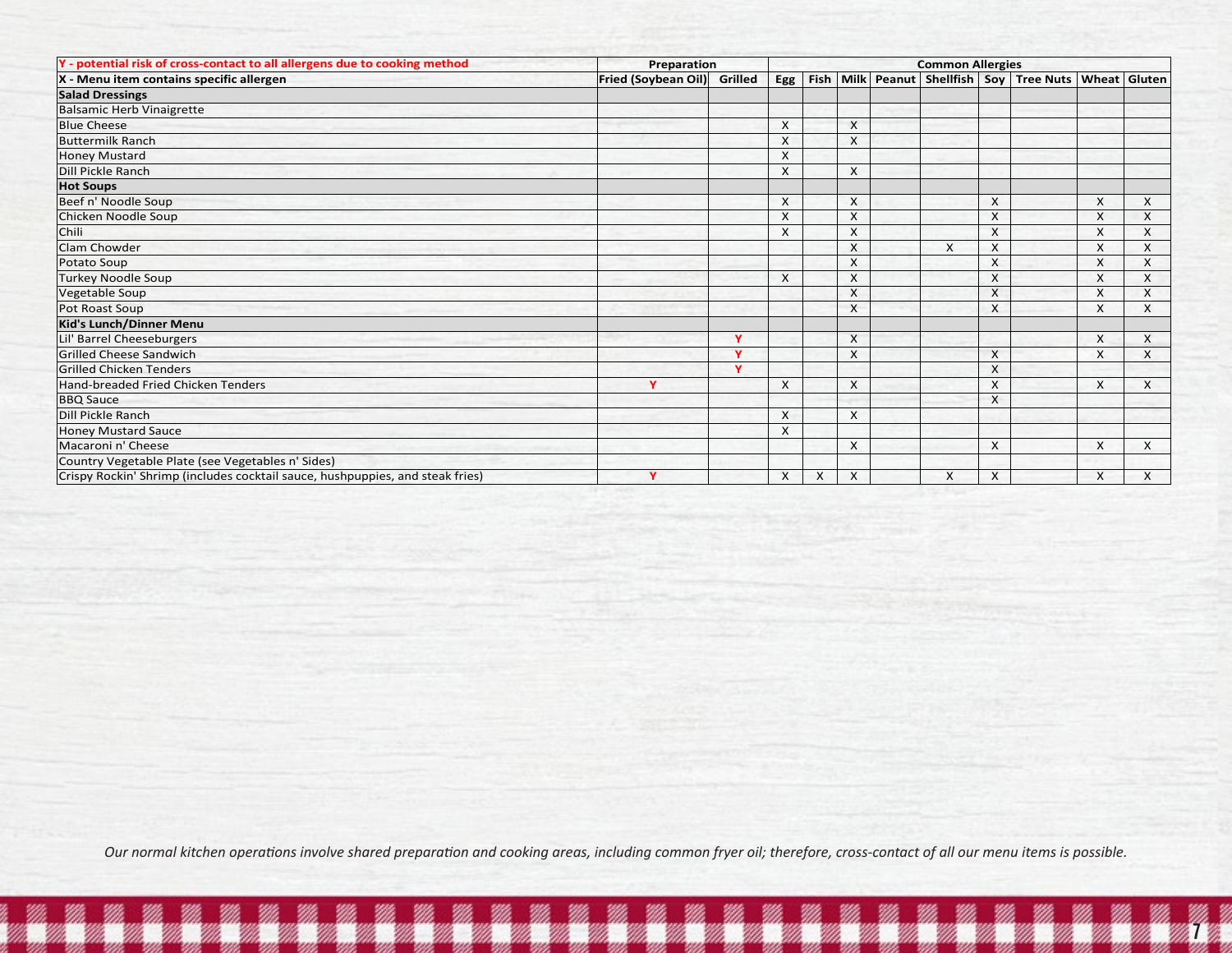| Y - potential risk of cross-contact to all allergens due to cooking method                                                              | Preparation                 | <b>Common Allergies</b> |      |   |  |  |   |                                                  |   |   |  |  |  |
|-----------------------------------------------------------------------------------------------------------------------------------------|-----------------------------|-------------------------|------|---|--|--|---|--------------------------------------------------|---|---|--|--|--|
| X - Menu item contains specific allergen                                                                                                | Fried (Soybean Oil) Grilled | Egg                     | Fish |   |  |  |   | Milk Peanut Shellfish Soy Tree Nuts Wheat Gluten |   |   |  |  |  |
| <b>Crafted Coffee (Iced or Hot)</b>                                                                                                     |                             |                         |      |   |  |  |   |                                                  |   |   |  |  |  |
| Latte, regular                                                                                                                          |                             |                         |      | X |  |  |   |                                                  |   |   |  |  |  |
| Vanilla Latte                                                                                                                           |                             |                         |      | X |  |  |   |                                                  |   |   |  |  |  |
| <b>Caramel Latte</b>                                                                                                                    |                             |                         |      | X |  |  |   |                                                  |   |   |  |  |  |
| Mocha                                                                                                                                   |                             |                         |      | X |  |  |   |                                                  |   |   |  |  |  |
| Iced Tea n' Beverages                                                                                                                   |                             |                         |      |   |  |  |   |                                                  |   |   |  |  |  |
| Unsweetened Iced Tea                                                                                                                    |                             |                         |      |   |  |  |   |                                                  |   |   |  |  |  |
| Sweetened Iced Tea                                                                                                                      |                             |                         |      |   |  |  |   |                                                  |   |   |  |  |  |
| Peach Tea                                                                                                                               |                             |                         |      |   |  |  |   |                                                  |   |   |  |  |  |
| Lemonade                                                                                                                                |                             |                         |      |   |  |  |   |                                                  |   |   |  |  |  |
| <b>Hot Chocolate</b>                                                                                                                    |                             |                         |      | X |  |  |   |                                                  |   |   |  |  |  |
| Milk (skim, reduced fat, whole, chocolate)                                                                                              |                             |                         |      | X |  |  |   |                                                  |   |   |  |  |  |
| Orange Juice                                                                                                                            |                             |                         |      |   |  |  |   |                                                  |   |   |  |  |  |
| Apple Juice                                                                                                                             |                             |                         |      |   |  |  |   |                                                  |   |   |  |  |  |
| Soft Drinks (Cocoa-Cola®, Sprite, Mello Yello, Dr. Pepper, Diet Coke, Cocoa-Cola® Zero Sugar, Cocoa-Cola® Cherry, Seagram's Ginger Ale) |                             |                         |      |   |  |  |   |                                                  |   |   |  |  |  |
| <b>Stewart's Bottled Soda Root Beer</b>                                                                                                 |                             |                         |      |   |  |  |   |                                                  |   |   |  |  |  |
| Coffee (decaf or regular)                                                                                                               |                             |                         |      |   |  |  |   |                                                  |   |   |  |  |  |
| Hot Tea (Twinings® of London)                                                                                                           |                             |                         |      |   |  |  |   |                                                  |   |   |  |  |  |
| <b>Desserts</b>                                                                                                                         |                             |                         |      |   |  |  |   |                                                  |   |   |  |  |  |
| Double Fudge Coca-Cola® Cake (includes one scoop of ice cream)                                                                          |                             | $\mathsf{X}$            |      | X |  |  | X |                                                  | X | X |  |  |  |
| <b>Biscuit Beignets</b>                                                                                                                 | Y                           |                         |      | X |  |  |   |                                                  | X | X |  |  |  |
| *with Butter Pecan Syrup                                                                                                                |                             |                         |      | X |  |  | X |                                                  |   |   |  |  |  |
| Peach Cobbler (includes one scoop of ice cream)                                                                                         |                             |                         |      | X |  |  | X |                                                  | X | X |  |  |  |

8

Page 8